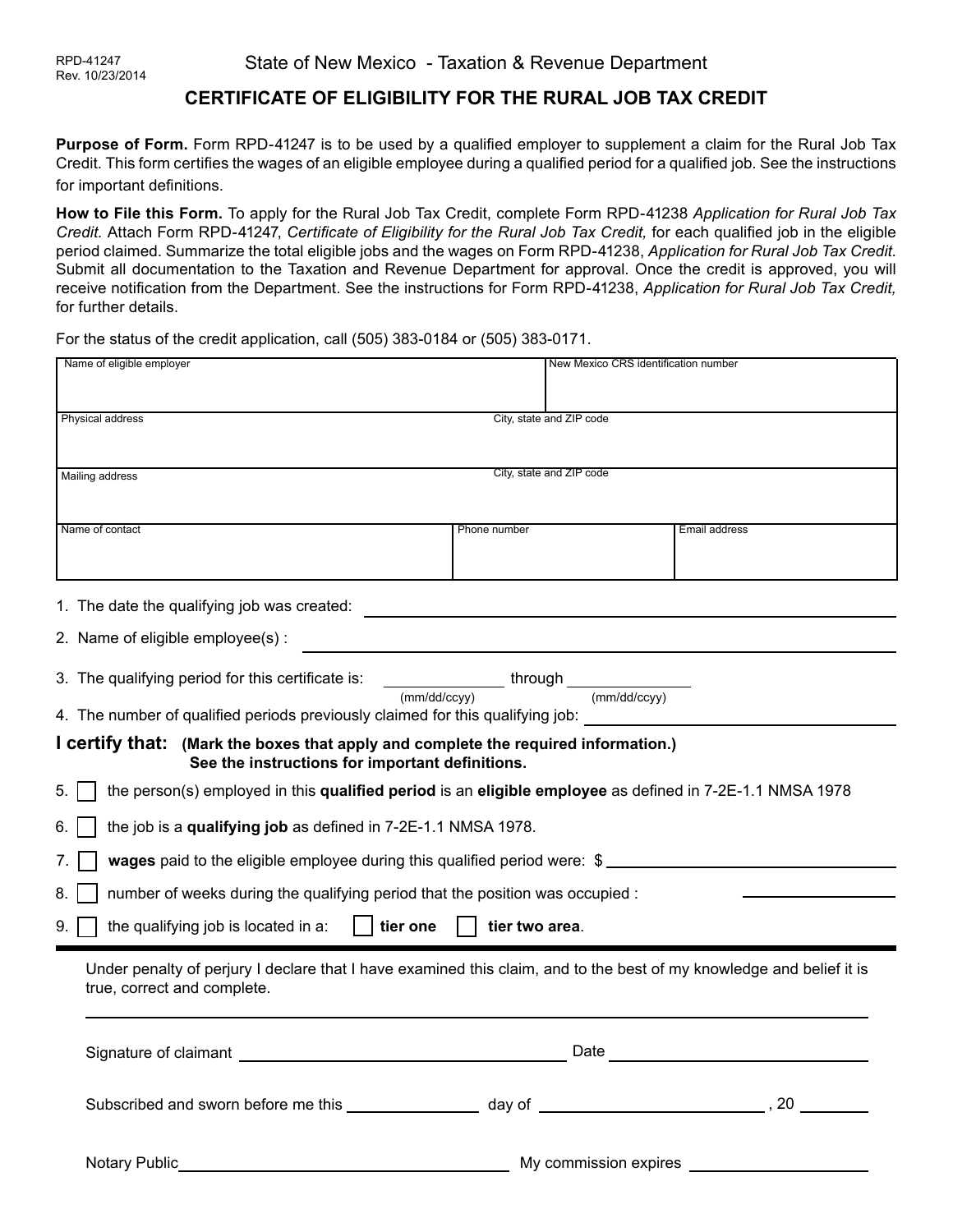# **INSTRUCTIONS FOR CERTIFICATE OF ELIGIBILITY FOR THE RURAL JOB TAX CREDIT**

## **ABOUT THIS CREDIT**

Eligible employers may earn the rural job tax credit for each qualifying job created after July 1, 2000. The holder of the credit may apply all or a portion of the rural job tax credit to gross receipts (excluding tax imposed by a municipality or county), compensating, and withholding taxes due. The holder also may apply the credit to personal or corporate income taxes due. See Form-41238, *Application for Rural Job Tax Credit,* for further details.

#### **HOW TO COMPLETE THIS FORM**

Complete all information requested in the address block. An "eligible employer" is an employer in a tier one or tier two area (see below) who is eligibile for in-plant training assistance by the Economic Development Department pursuant to Section 21-19-7 NMSA 1978.

1. Enter the date the qualifying job was created. The qualifying job must have been created after July 1, 2000.

2. Enter the name of the eligible employee(s) occupying the qualifying job. If more than one employee occupied the job during the qualified period, include the names of each employee. 3. Enter the qualifying period for which this credit is claimed. See the definition of "Qualifying Period" below.

4. Enter the number of previous qualified periods claimed for this job. The rural job tax credit may be claimed a maximum of:

a. Four qualifying periods for each job performed or based at a location in a tier one area.

b. Two qualifying periods for each job performed or based at a location in a tier two area.

#### **Certifications**

To qualify, all of the following certifications must be met. Check the applicable boxes on the form that apply.

Refer to the definitions for the terms provided in these instructions.

5. Certify that the employee(s) who is occupying the job during this period meets the definition of **eligible employee**.

6. Certify that the job is a **qualifying job** as defined.

7. Certify the **wages** paid to the eligible employee(s) occupying the qualifying job for the qualified period. Enter the lower of either the total wages paid to the employee or \$16,000. The maximum that may be claimed is \$16,000 per qualifying job, per qualifying period.

8. Certify that an eligible employee has occupied this job for at least 48 weeks of the **qualifying period** indicated on line 3. 9. Certify whether the job is performed or based at a location in a **tier one** or a **tier two** area.

Attach this form to Form RPD-41238, *Application for Rural Job Tax Credit,* and mail to: **Taxation and Revenue Department, ATTN: Director's Office, P.O. Box 8485, Albuquerque, NM 87198-8485**.

#### **Definition of Eligible Employee**

Eligible Employee means any individual **other than** an individual who:

a. bears any of the relationships described in Paragraphs (1) through (8) of the 26 U.S.C. Section 152(a) to the employer or, if the employer is a corporation, to an individual who owns, directly or indirectly, more than 50% in value of the outstanding stock of the corporation or, if the employer is an entity other than a corporation, to any individual who owns, directly or indirectly, more than 50% of the capital and profits interest in the entity;

b. if the employer is an estate or trust, is a grantor, beneficiary or fiduciary of the estate or trust or is an individual who bears any of the relationships described in Paragraphs (1) through (8) of the 26 U.S.C. Section 152(a) to a grantor, beneficiary or fiduciary of the estate or trust, or

c. is a dependent, as that term is described in 26 U.S.C. Section 152(a)(9), of the employer or, if the taxpayer is a corporation, of an individual who owns, directly or indirectly, more than 50% in value of the outstanding stock of the corporation or, if the employer is an entity other than a corporation, of any individual who owns, directly or indirectly, more than 50% of the capital and profits interests in the entity or, if the employer is an estate or trust, of a grantor, beneficiary or fiduciary of the estate or trust.

#### **Definition of Qualifying Job**

A job established by an eligible employer that is occupied by an eligible employee for at least 48 weeks of a qualifying period.

A qualifying job shall not be eligible for a rural job tax credit pursuant to this section if:

- 1. The job is created due to a business merger, acquisition or other change in organization;
- 2. The eligible employee was terminated from employment in New Mexico by another employer involved in the merger, acquisition or other change in organization; and
- 3. The job is performed by:
	- a. The person who performed the job or its functional equivalent prior to the business merger, acquisition or other change in organization; or
	- b. A person replacing the person who performed the job or its functional equivalent prior to the business merger, acquisition or other change in organization.

If, however, a qualifying job that was created by another employer and for which the rural job tax credit claim was received by the Taxation and Revenue Department prior to July 1, 2013, and is under review or has been approved shall remain eligible for the rural job tax credit for the balance of the qualifying periods for which the job qualifies by the new employer that results from a business merger, acquisition or other change in the organization.

Page 1 of 2